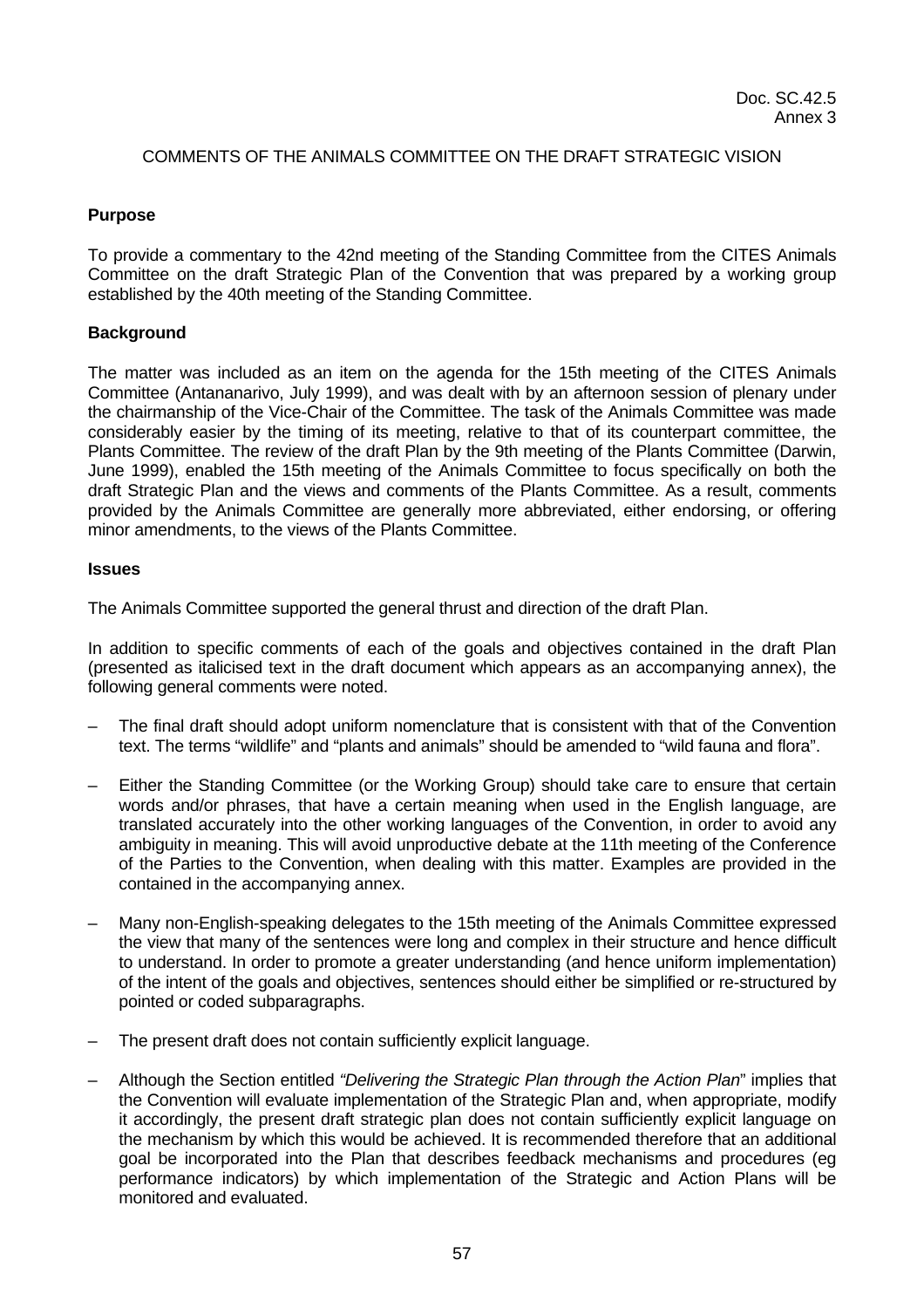The work program of the Antananarivo meeting did not permit any discussion on the work plan of the Animals Committee that might be derived from the various objectives. It was noted that the task of preparing a Work Plan was the responsibility of the Secretariat. Participants who so wished were therefore invited to examine the document in more detail after the meeting and communicate their suggested actions for the Committee to the AC Chair by the end of July 1999. Comments and suggestions received by the Chair would be collated for subsequent submission to and discussion with the Secretariat.

Submitted for consideration by the 42nd meeting of the Standing Committee.

**Chair** CITES Animals Committee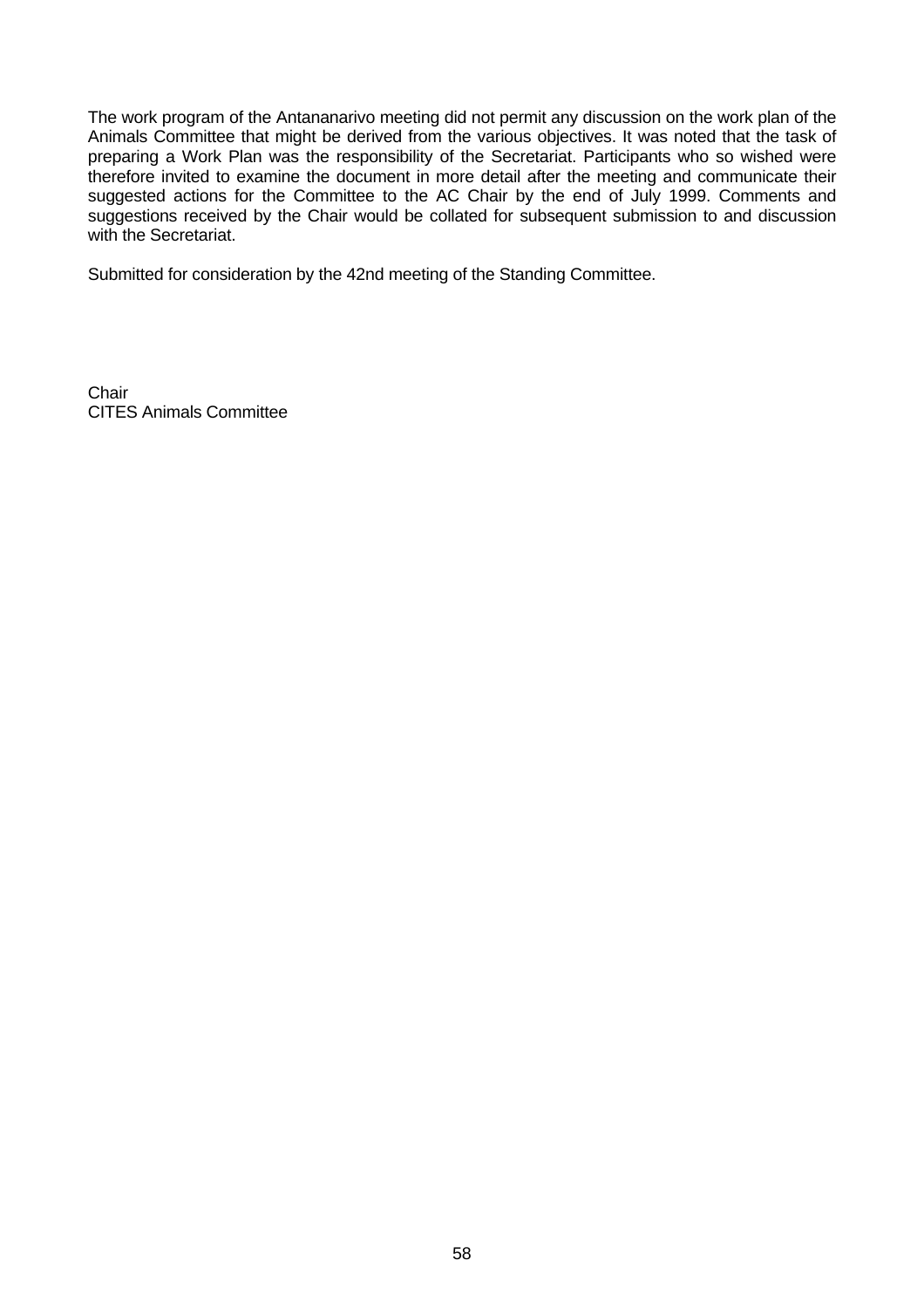#### **CITES**

#### **THE CONVENTION ON INTERNATIONAL TRADE IN WILD ANIMALS AND PLANTS<sup>1</sup>**

#### **STRATEGIC VISION THROUGH 2005**

#### **No wild animal or plant species should become or remain subject to unsustainable exploitation because of international trade**

*[The sub-title and the following Purpose of the Strategic Plan should be expressed in a positive manner]*

#### **Purpose**

#### **TO ENSURE THAT NO SPECIES OF WILD FAUNA OR FLORA BECOMES OR REMAINS SUBJECT TO UNSUSTAINABLE EXPLOITATION BECAUSE OF INTERNATIONAL TRADE**

#### *[See foregoing comment]*

The purpose of the Strategic Plan is to improve the working of the Convention so that international trade in wild plants and animals is increasingly and consistently conducted at sustainable levels. Where uncertainty remains as to whether trade is sustainable, the precautionary principle will prevail as the ultimate safeguard. However a successful outcome of the implementation of the Strategic Plan will be reducing the requirement to bring the precautionary principle into play.

The Strategic Plan recognizes that sustainable harvest and trade in wild animals and plants can make a major contribution to securing the broader and not incompatible objectives of sustainable development and bio-diversity conservation. However, it also recognizes that the Convention must continue to ensure that proper trade mechanisms are put in place. Such mechanisms depend upon availability of and access to reliable scientific data and to information generated by effective monitoring systems to counter over-exploitation. However, information by itself is not enough. Such trade mechanisms also require strong national capacity backed by good co-operation at national, regional and global levels.

To achieve this purpose, seven goals have been identified as the key components of the Strategic Plan. It is important to realize that the successful achievement of Goal 7, allied to Goal 5, will greatly enhance the achievement of Goals 1, 2, 3 and 4. Securing a strong financial basis must therefore be given a major effort, not withstanding the importance of the other goals.

- **1. Enhance the capacity of each Party** to implement the Convention.
- **2. Strengthen the scientific basis** of decision-making processes.
- **3. Eliminate illegal** international **trade** in wild animals and plants.
- **4. Promote greater understanding** of the Convention.
- **5.** Increase cooperation and **conclude strategic alliances** with international stakeholders.
- **6.** Progress toward full **global membership.**
- **7.** Provide the Convention with an improved and **secure financial and administrative basis.**

## **Introduction**

The Convention on International Trade in Endangered Species of Wild Fauna and Flora (CITES) was signed on 3 March 1973. The Convention resulted from an expression of concern by the 1972 United

 $\frac{1}{1}$ *The official name of the treaty is the Convention on International Trade in Endangered Species of Wild Fauna and Flora.*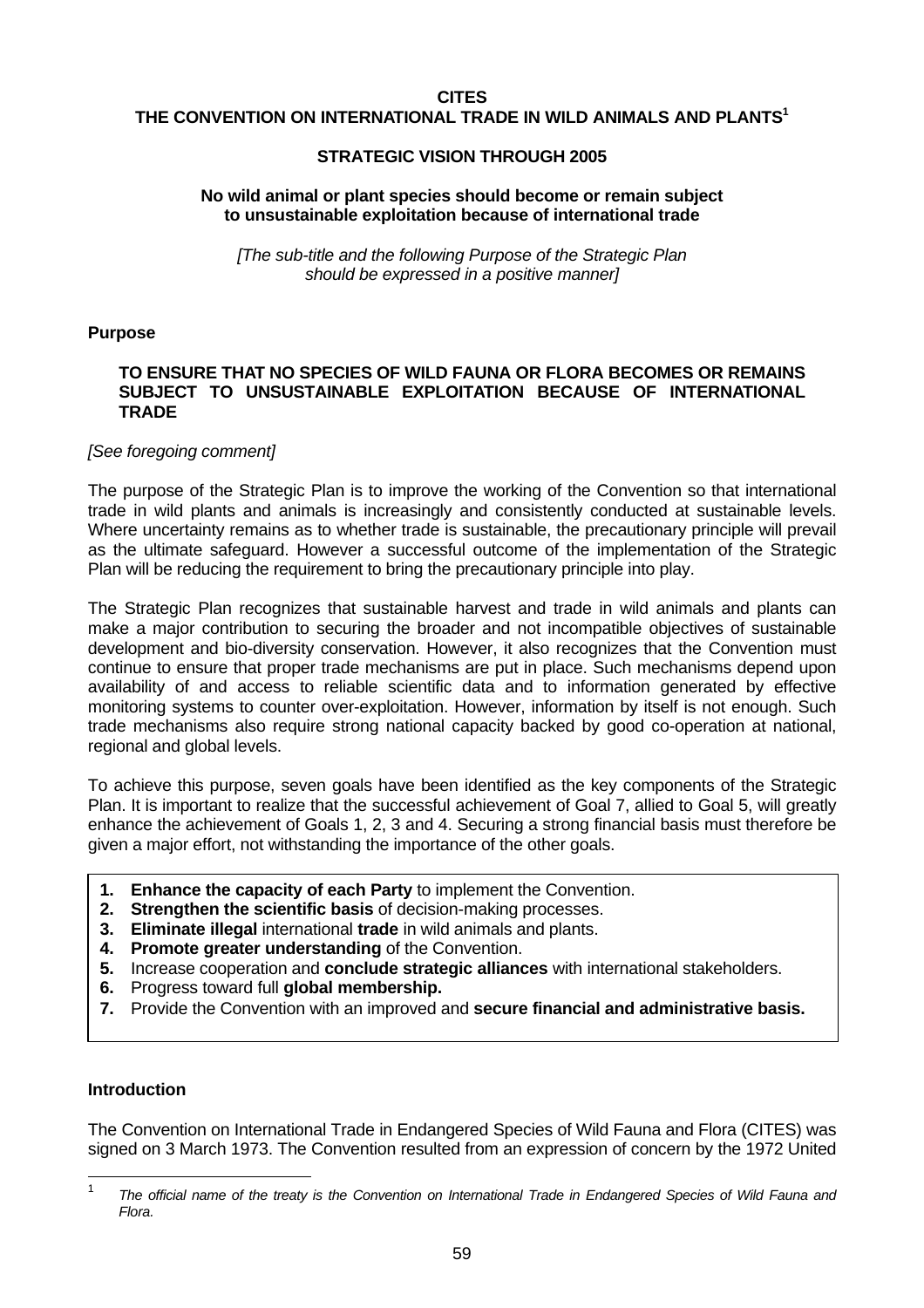Nations Conference on the Environment and Development in Stockholm, Sweden concerning the rate at which the world's wild animals and plants were being threatened by unregulated international trade. Drafts of what became the Washington Convention or CITES were sent to governments by the World Conservation Union (IUCN) in 1967, 1969 and 1971. The final draft, after review by governments, General Agreements on Tariffs and Trade (GATT), Food and Agricultural Organization (FAO) and others, was discussed at a Plenipotentiary Conference in Washington, D.C., United States of America. At its conclusion, twenty-one of the eighty countries represented at the Conference signed the Convention. Requiring ten countries to ratify, the Convention entered into force on 1 July 1975.

In the intervening twenty-five years, the number of countries that have acceded to the Convention has continued to increase. With more than 140 Parties, CITES is regarded widely as one of the most important legal international conservation instruments. During this period, the Conference of the Parties has shown itself to be capable of adapting to changing circumstances and, through Conference Resolutions, has demonstrated an ability to construct practical solutions to increasingly complex wildlife trade problems. For example, the Parties have adopted "ranching" and other control techniques such as annual quotas for managing the harvesting of some Appendix I-listed species at levels that do not threaten their conservation status. In 1994 the Conference of the Parties identified the information requirements necessary to extend the ranching concept for specific application to marine turtles.

More recently, proposals to amend the appendices to the Convention have become increasingly complex and sensitive. As a result, the 8th meeting of the Conference of the Parties (Kyoto, 1992) initiated a process to review the "Berne Criteria" that had been in place since 1976 and were proving to be too general and inadequate. This resulted in the adoption of new and more objective, scientifically-based criteria to guide amendments to Appendices I and II. In adopting the new criteria, the Parties recognized the increasing acceptance, by the international community, to apply the precautionary principle to the decision-making process. Accordingly, its application is embraced in considerations involving the transfer of species from Appendix I to Appendix II. When the new criteria were adopted in 1994, the Parties, as an expression of the need for a flexible approach to CITES implementation, agreed to incorporate a review process into the new criteria. This process has commenced, and will strengthen further the scientific basis of the decision-making process for amending the appendices to the Convention.

The 9th meeting of the Conference of the Parties (Fort Lauderdale, 1994) commissioned a review of the Convention's effectiveness. The principal purpose of the review was to evaluate the extent to which the Convention had achieved its objectives, the progress made since CITES came into being and, most importantly, to identify deficiencies and requirements necessary to strengthen the Convention and help plan for the future. At its 10 meeting, the Conference agreed to an Action Plan for implementing certain findings and recommendations of the review. A central finding was the need for a Strategic Plan.

With this Strategic Plan, the Conference of the Parties to the Convention has mapped the Convention's direction as it enters the new millennium. The plan forms the basis for the Convention's participation in the wider international nature conservation arena as developed since the 1992 Earth Summit in Rio de Janeiro and includes issues such as:

- stewardship of natural resources and their use at sustainable levels;
- safeguarding of wildlife as integral to the global ecosystem on which all life depends;
- need for deeper understanding of the cultural and economic issues at play in producer and consumer countries; and
- wider involvement of civic society in the development of conservation policies and practices.

## **Strategic Plan**

This Plan presents the Convention's Strategic vision as it enters the new millennium. It clearly focuses on a limited number of priority goals and objectives deemed critical to meeting the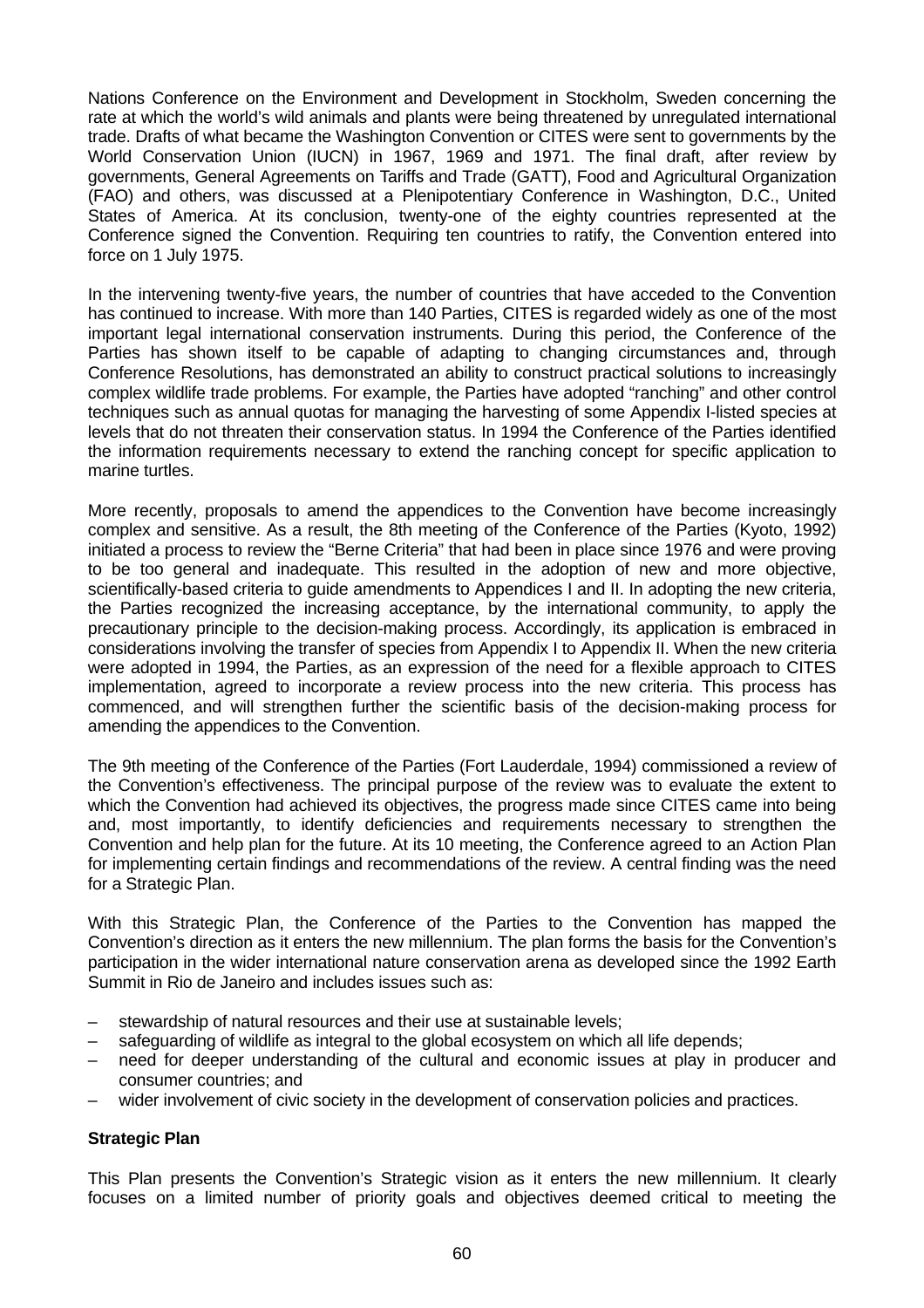Convention's purpose to ensure that no species of wild fauna or flora becomes or remains subject to unsustainable exploitation because of international trade. If actively pursued, this Plan will bring the Convention's purpose closer to reality by the year 2005.

# **Goal 1:** ENHANCE THE CAPACITY OF EACH PARTY TO IMPLEMENT THE CONVENTION

The effectiveness of the Convention depends on a co-ordinated process of implementation that guarantees, in the long term, the achievement by all Parties of the Convention's purpose and objectives outlined in this Strategic Plan. The need for a co-ordinated process has grown as the Convention faces up to trade issues involving species that often fall beyond the direct reach of the management and scientific authorities. Also, it is recognized that for trade to be based on sustainable use, social and economic incentives are needed to bring local communities and local authorities into partnership with government under an appropriate legislative, policy and financial framework.

Therefore enhanced capacity at the national level means improving the following:

- agency capacity and co-operation;
- policy formulation;
- community, local authority and Government partnerships;
- direct benefit and revenue derivation;
- information on which decisions are based; and
- national legislation and law enforcement capability.

These improvements, in turn, should enable better management of wild animals and plants, and thus reduce the need to include species in CITES appendix listings. It is also important to consider the potential of regional co-ordination and collaboration for national capacity building efforts.

## **Objective 1.1**

To assist in the development of appropriate national legislation and policies that encourage the adoption and implementation of social and economic incentives allied to legal instruments that promote and regulate sustainable management of and trade in wild animals and plants.

*[Some degree of support for the amendments suggested by PC, however there was some confusion about the term "international legislation" recognising that CITES implementation, although reliant on international cooperation, is implemented at the national level. Nevertheless, Objective 1.1 is a complex sentence with several themes that is difficult to interpret in all languages.*

## *Suggested alternative wording:*

*"To assist in the development of appropriate national wildlife conservation legislation and policies that encourage the adoption and implementation of social and economic incentives allied to legal instruments that:*

- *– improve regulation of international trade; and*
- *– promote sustainable management of wild fauna and flora".]*

# **Objective 1.2**

To strengthen the administrative, management and scientific capacity of Parties by improving the coordination of management and scientific authorities with other national agencies *and organisations* responsible for wild animals and plants.

*[The words "and organisations" should be inserted to provide for greater coodination between government agencies and other entities such as universities and scientific organisations.]*

## **Objective 1.3**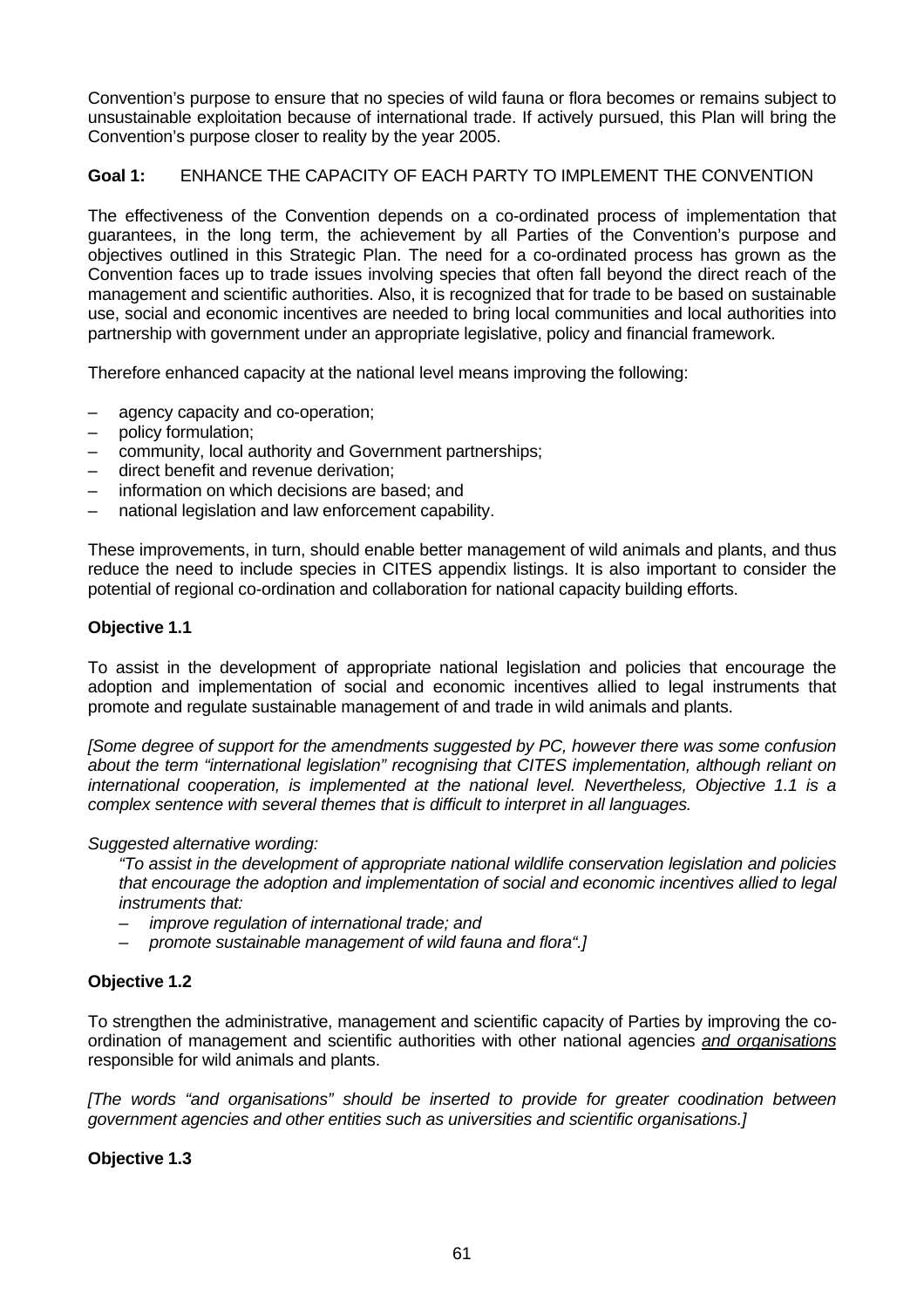To encourage Parties to strengthen their enforcement capacity and improve co-ordination among management authorities, other agencies (e.g. police, customs and quarantine), and the judiciary.

*[There is some ambiguity, in Spanish, with using the term "coordination". Suggest restructuring the sentence to separate two issues – strengthened enforcement and improved coordination among Management Authorities.*

*The words "quarantine services" should be replaced with "veterinary and phytosanitary services". The judiciary is not an enforcement entity and could be transferred to an action item that addresses the need to increase awareness of the Convention within the judiciary to award more severe penalties for serious infractions.*

*Objective 1.3 should be cross-referenced to Objective 3.1.*

*Suggested alternative wording for Objective 1.3:*

*To encourage Parties to improve coordination and enforcement capacity among management authorities and all other government agencies responsible for effective implementation of the Convention, such as customs, police, veterinary and phytosanitary services (ref. Objective 3.1).]*

## **Objective 1.4**

To facilitate development of appropriate technologies and information management systems to enhance the collection and exchange of information, including data bases in regard to species and trade, as well as information in regard to CITES decisions and procedures, etc.

*[Sentence is too long and complex – and should be made more precise by subdividing the different objectives.*

*The last two clauses commencing with the word "including" could be deleted as they represent examples of types of information.*

*There is an urgent need to develop mechanisms that expedite to submission of information such as trade data, to the Secretariat. This may be implicit in the present language of Objective 1.4 but needs to be stated explicitly.*

*The expression "etc." is too vague and should either be deleted of enumerated.*

*Suggested alternative wording for Objective 1.4:*

*To facilitate the development and use of appropriate technologies and information management systems that enhance and expedite the collection and submission of accurate information.]*

## **Objective 1.5**

To use the organizations specializing in supporting the Convention to assist the Secretariat and Parties in building national capacities and to facilitate improved access to and management of data bases.

*[The Animals Committee does not support the alternative objective suggested by the Plants Committee. The term "specialising"` is too restrictive and should be replaced with the word "capable". Building national capacities encompasses a wide array of activities and should be linked more directly to improving access to and management of data bases. Accordingly, given the close (and confusing) relationship of this objective to the preceding Objective 1.4, it could be deleted and incorporated as a series of action items under Objective 1.4.]*

## **Objective 1.6**

To ensure that all parties have at least one designated Scientific Authority.

*[The Animals committee supported the alternative language proposed by the Plants Committee with the following modifications.*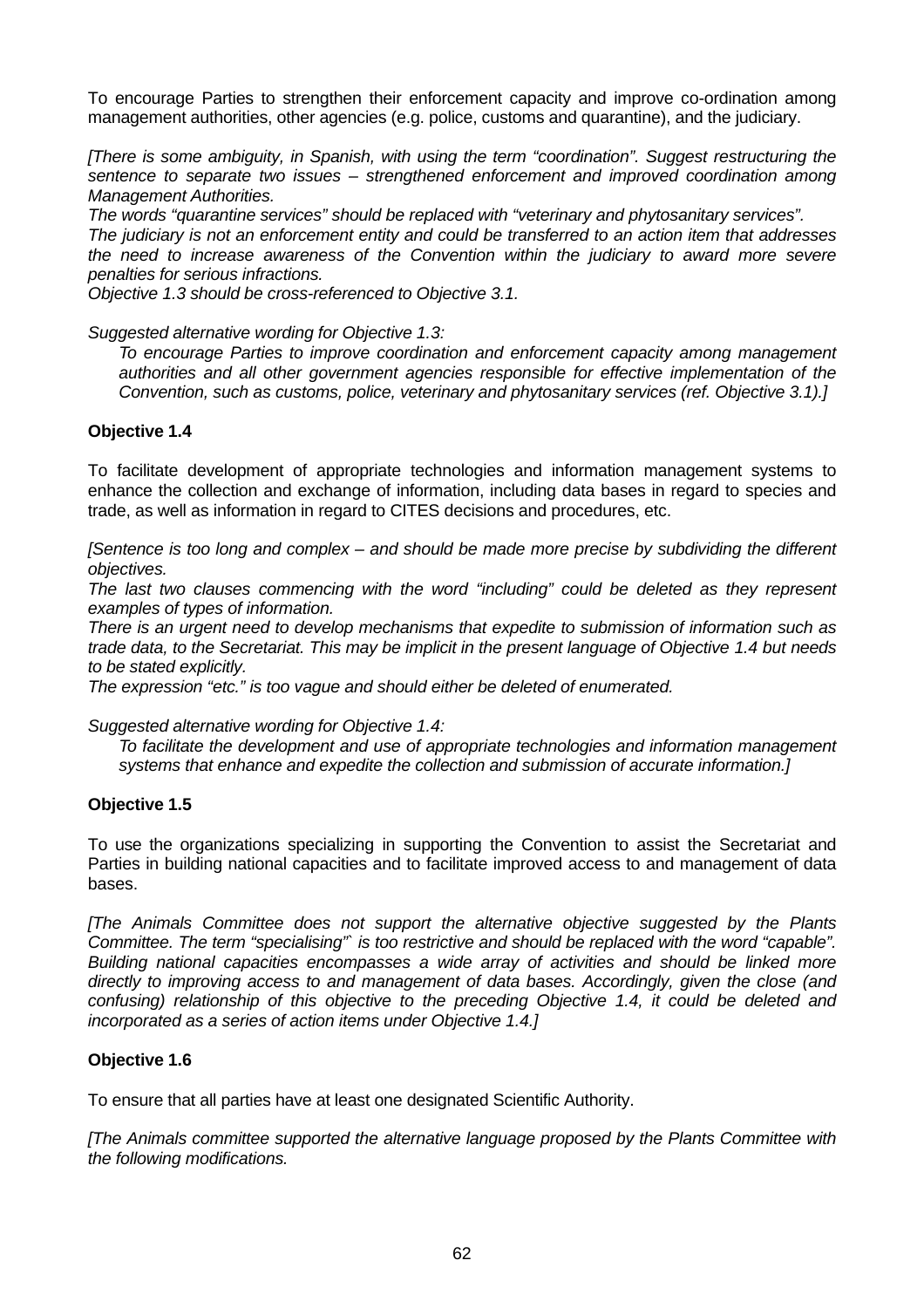*Suggested alternative wording for Objective 1.6:*

*To ensure that all Parties have at least one designated independent Scientific Authority either with, or access to, expertise in flora and fauna, and inform the Secretariat accordingly.]*

# **Objective 1.7**

To increase the effectiveness of the Scientific Authorities of the Parties.

*[The suggestion of the Plants Committee to incorporate this objective into Objective 1.3 is not supported as the two objectives address fundamentally different problems.]*

## **Objective 1.8**

To encourage Parties to develop and implement effective conservation plans for the recovery of species, leading to their ultimate deletion from the appendices.

*[The Animals Committee supports the alternative language suggested by the Plants Committee.]*

#### **Objective 1.9**

To encourage the proper funding for CITES implementation and enforcement by Parties, including the adoption of national mechanisms that have resource users make a greater contribution to such funding.

*[The Animals Committee supports the recommendation of the Plants Committee to incorporate the intent of this objective into Goal 7 and expand Goal 7 to operate differentially at the levels of the Parties and the Secretariat.]*

## **Objective 1.10**

To fully use the potential of regional co-ordination and collaboration in capacity building efforts.

*[Present language agreed to by the Animals Committee.]*

**Goal 2:** STRENGTHEN THE SCIENTIFIC BASIS OF THE DECISION-MAKING PROCESSES

The work associated with effective implementation of the Convention entails not only the efficient conduct of business at meetings of the Conference of the Parties and its Committees, but also, and perhaps more importantly, the day-to-day implementation activities of Parties. While other factors may come into play in these arenas, they do not override the need for sound, science-based decisions in all areas of the Convention's application and at all levels of its implementation.

Increasingly, the Conference of the Parties is required to address and resolve difficult , complex trade and management issues involving species that are economically important resources. Within the context of the need for non-detriment findings, the Convention is grounded in sound biological principles. This view was reaffirmed by the 9th meeting of the Conference of the Parties (Fort Lauderdale, 1994) with the adoption of new criteria for amending Appendices I and II. In this regard, practical follow-up action to enhance the conservation and recovery of taxa included in Appendix I remains an important element of the Convention to be implemented effectively. Continued strengthening of the treaty's scientific basis is critical to the continued success of the Convention and its relevance as a major international instrument to ensure that wild animals and plants subject to international trade are used at levels that are sustainable by the wild populations.

## **Objective 2.1**

To ensure that the Convention's appendices correctly reflect the conservation needs of species.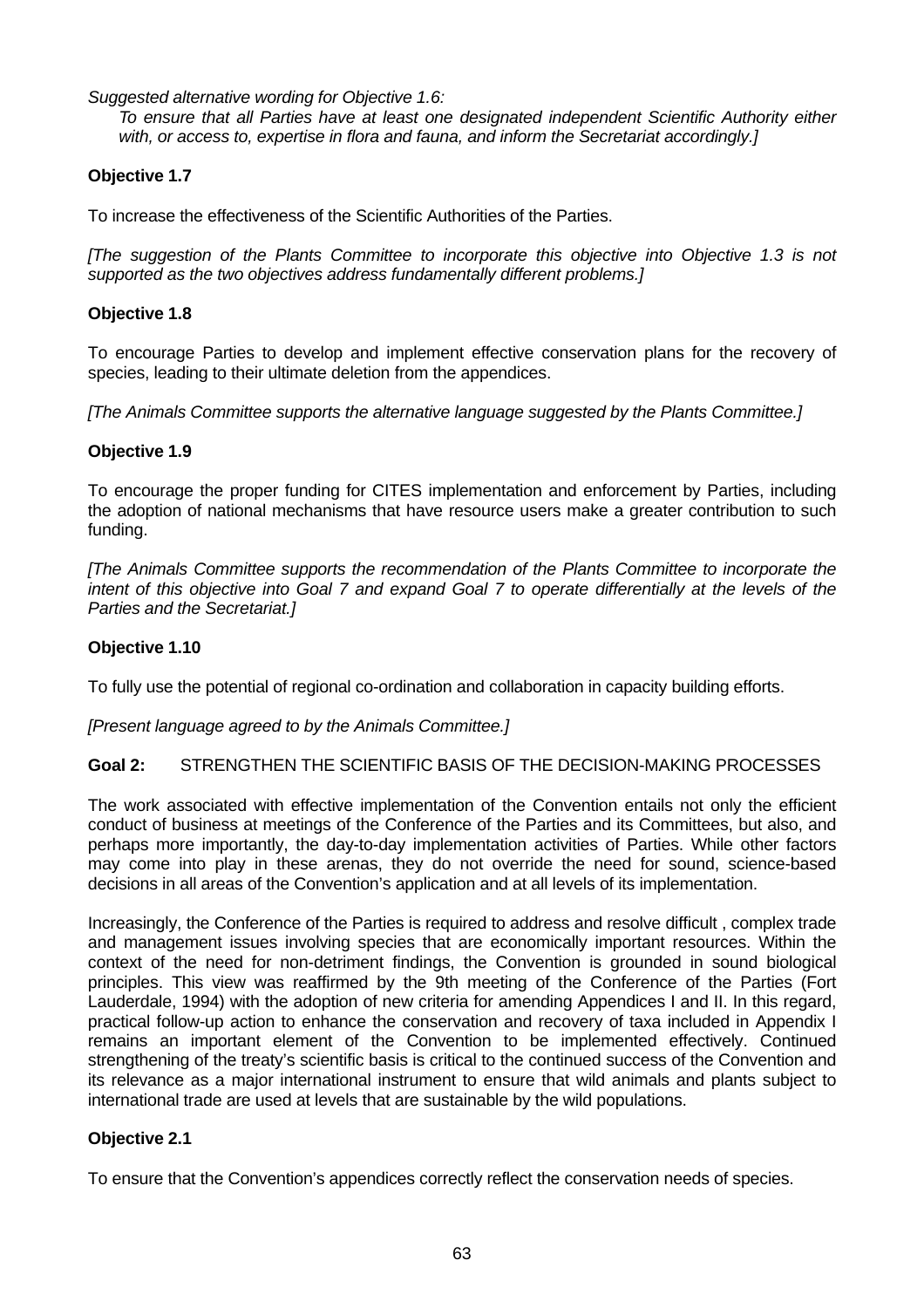*[The Animals Committee supports the alternative language suggested by the Plants Committee.]*

# **Objective 2.2**

To ensure that decisions to amend the Convention's appendices are founded on sound and relevant scientific information that addresses agreed biological and trade criteria for such amendments.

*[The Animals Committee supports the existing language.]*

# **Objective 2.3**

To improve the scientific basis by which Scientific Authorities make non-detriment findings.

*[The Animals Committee supports the existing language.]*

## **Objective 2.4**

To encourage, guide and assist Parties to implement effective procedures for the recovery, conservation and management of species in the Convention's appendices.

*[The Animals Committee supports the alternative language suggested by the Plants Committee and the comment of the Plants Committee that introduces the concept that CITES listing of a taxon is not necessarily negative but can provide an incentive for improved management.]*

## **Objective 2.5**

To encourage further research, including research into innovative technologies relevant to CITES implementation and enforcement.

*[The Animals Committee supports the alternative language suggested by the Plants Committee with an addition that cross references this objective to Goal 5.]*

## **Objective 2.6**

To encourage that the above objectives, and those under 2.4 and 2.5 in particular, are pursued where appropriate at the regional level.

*[The Animals Committee supports the recommendation of the Plants Committee to delete this objective and incorporate the term "at the regional level" in Objectives 2.4 and 2.5.]*

*[General: During the discussions on the objectives identified by the working group to achieve Goal 2, several commentaries focused on the need to ensure that Parties and the Secretariat cooperate with other subsidiary bodies whose primary objectives are the sustainable use and conservation of natural renewable resources. The Standing Committee should consider some of the foregoing array of objectives in the context of Goal 5.]*

#### **Goal 3**: ELIMINATE ILLEGAL INTERNATIONAL TRADE IN WILD ANIMALS AND PLANTS

The illegal trade in wild animals and plants is a major factor in the depletion of the world's natural resources in exchange for commercial gain. It undermines the conservation efforts of developing countries, affects the income of rural populations and has driven several species to the brink of extinction. Experience has shown that CITES enforcement would greatly benefit from a higher degree of co-ordination among the authorities and enforcement agencies within Parties*. [insert see* **below].** Enforcement of the Convention is primarily a matter of national competence, but bilateral, regional and global co-operation is elementary in the combat against illegal international trade. As for a number of other CITES goals, the need for regional co-operation to combat wildlife crime is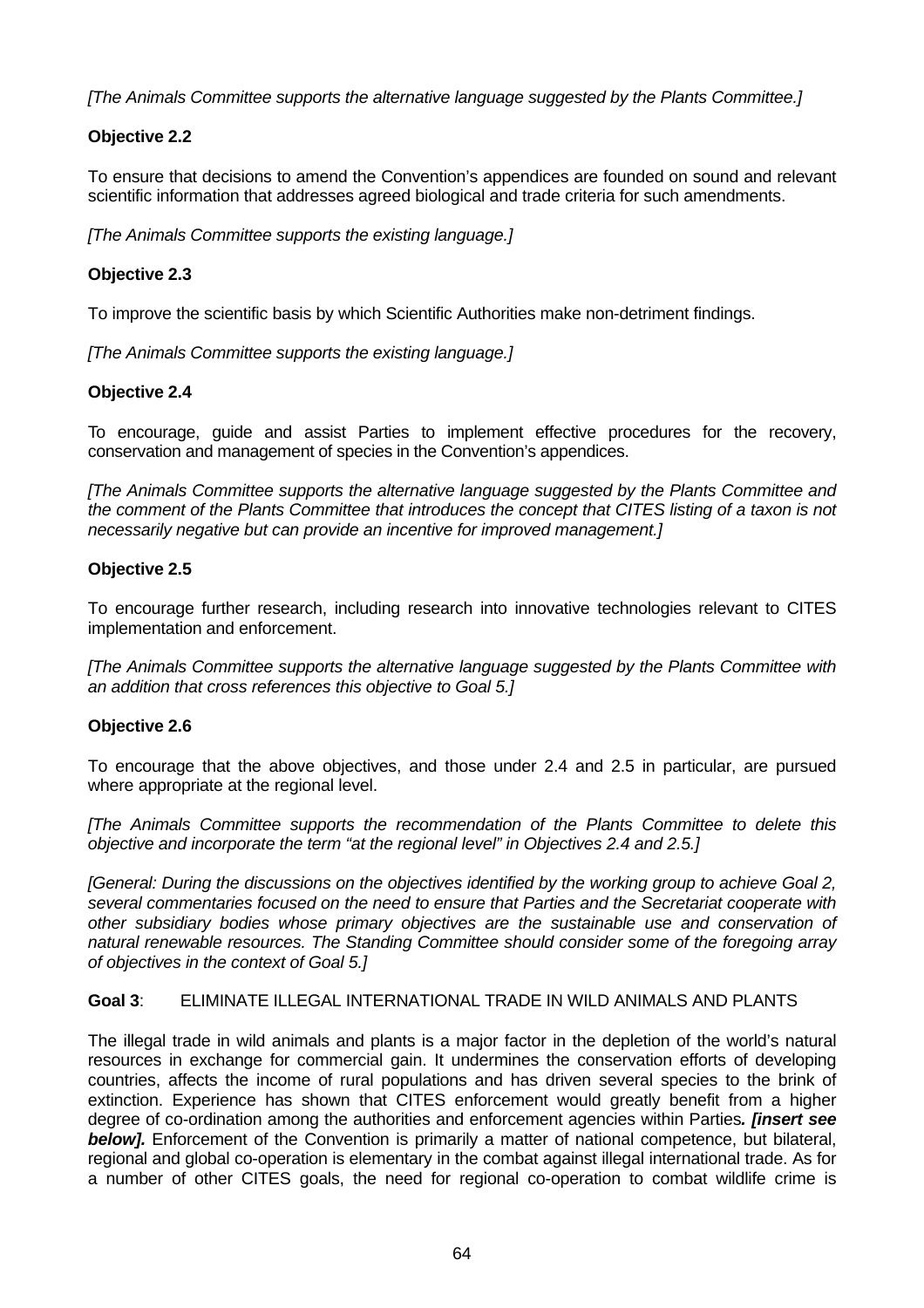particularly obvious. The involvement of the WCO and ICPO-Interpol in enforcement questions is further clearly essential.

*[Animals Committee recommends the insertion of the following sentence that recognises the importance of educating the judiciary to impose penalties that are commensurate with the offence. "Similarly the severity of penalties imposed by the judiciary for wildlife trafficking offences are often insufficient to act as effective deterrents".]*

# **Objective 3.1**

To promote a high degree of co-operation, co-ordination and collaboration among national and international law enforcement agencies.

*[The following alternative wording is recommended by the Animals Committee: To promote a high degree of co-operation, co-ordination and collaboration among international law enforcement agencies that is supported by a greater understanding by the judiciary.]*

## **Objective 3.2**

To stimulate bilateral, regional and global efforts to combat illegal international trade in wild animals and plants.

*[The following alternative wording is recommended by the Animals Committee: To stimulate and participate in bilateral, regional and global efforts to combat illegal international trade in wild fauna and flora.]*

## **Objective 3.3**

To encourage the development of effective regional co-operative efforts, particularly among countries with common borders.

*[Refer to comments on Objective 3.4.]*

## Objective 3.4

To encourage mutual technical assistance in enforcement matters.

*[Objectives 3.3 and 3.4 could be amalgamated as follows:*

*To facilitate the development of effective regional cooperative efforts, particularly among countries with common borders that encourage mutual technical assistance in enforcement matters, including training.]*

*[Objective 3.5 (New)*

*To implement appropriate education and awareness programs to encourage greater local community participation in combating illegal trade and promote greater voluntary compliance by user groups (cross referenced to Objective 4.2).*

*The rationale for including the foregoing new objective lies in focusing on activities that are designed to make it more attractive to operate legally – thus minimising the long-term requirement for enforcement. The increasing trend by many governments and international fora to support and implement full participatory programs involving local communities should be recognised and accommodated for by the CITES Strategic Plan.*

*The Animals Committee does not support the two new objectives proposed by the Plants Committee as these are more appropriate as action items.]*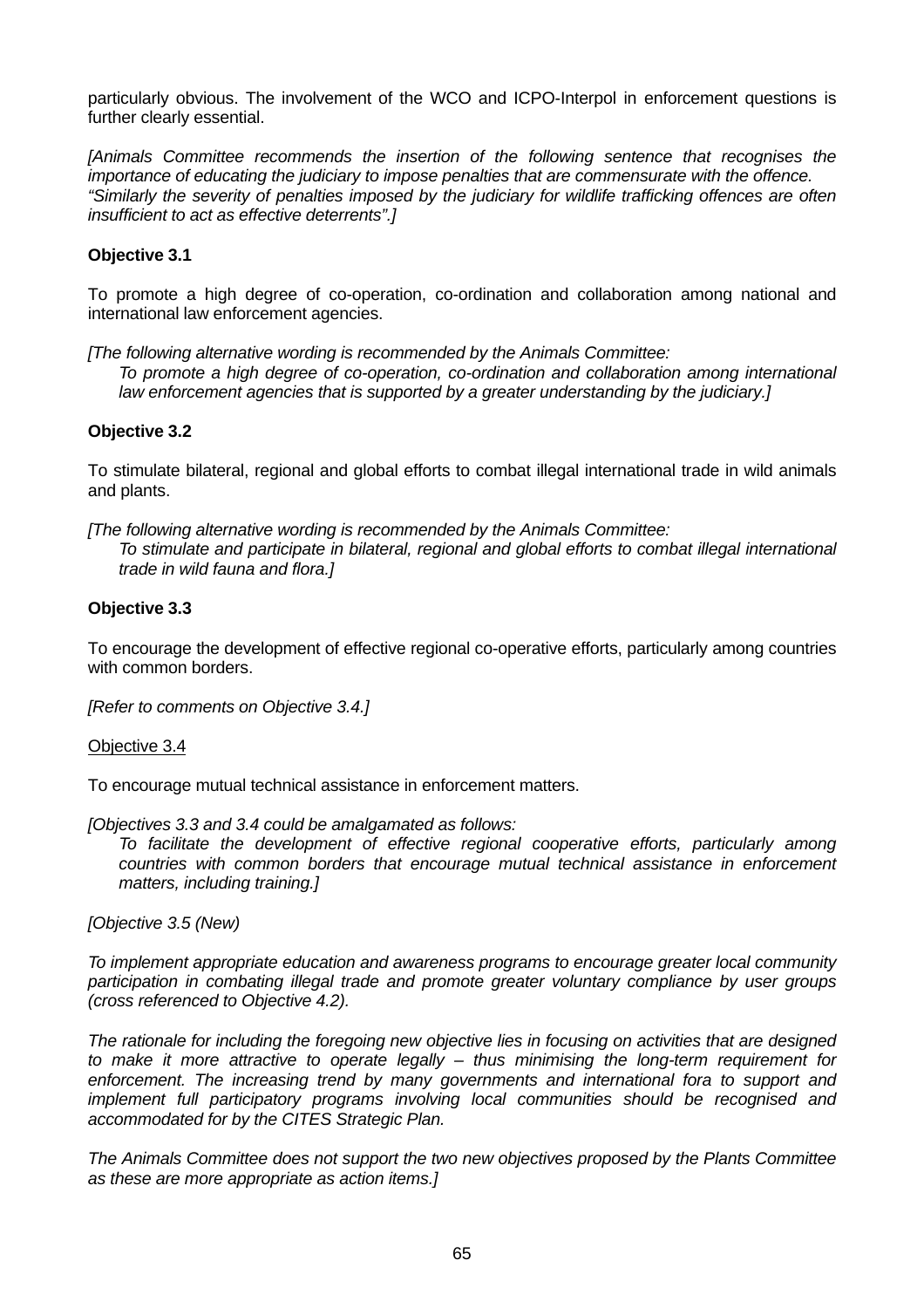# **Goal 4:** TO PROMOTE GREATER UNDERSTANDING OF THE CONVENTION

To ensure better implementation of CITES, public support and participation must be enhanced through continuous educational processes that recognize not only the existence of the Convention but also its beneficial contribution to conservation through sustainable trade management.

Efforts are necessary, both at a national and international level, to provide accurate information about the aims and function of the Convention. Educational materials, written in simple language appropriate to local usage, would highlight the Convention's positive achievements to the conservation of animals and plants.

Involvement of local communities, NGO's, relevant trade associations, the scientific community and civic society is essential to reduce the still widespread misunderstanding of the Convention, and the misinformation that, when circulated, can undermine effective implementation of the Convention.

*[Use of the terms "misinformation" and "undermine effective implementation" in the final paragraph were confusing particularly when translated into the other working languages of the Convention. The sense of the final paragraph should perhaps be presented in a positive manner.]*

## **Objective 4.1**

To strengthen partnership with national and international NGO's .

*[The Animals Committee supports the alternative language suggested by the Plants Committee.]*

# **Objective 4.2**

To strengthen alliance with relevant local communities, consumer groups, traders and trade associations.

*[The Animals Committee supports the alternative language suggested by the Plants Committee.]*

## **Objective 4.3**

To promote greater awareness by and co-operation with the scientific community.

*[The Animals Committee supports the alternative language suggested by the Plants Committee.]*

## Objective 4.4

To stimulate production and dissemination of informative materials to a broad public at a local, national, and regional level by using culturally relevant examples.

## *[No comment]*

*[The new objective proposed by the Plants Committee is more properly a tool (and therefore an action item) to achieve Objective 4.2 as it has been amended by the Plants Committee.]*

#### **Goal 5:** INCREASE CO-OPERATION AND CONCLUDE STRATEGIC ALLIANCES WITH INTERNATIONAL STAKEHOLDERS

The Convention states that the United Nations Environment Programme (UNEP) shall provide a Secretariat. Therefore, the maintenance of an optimal working relationship with UNEP is critical for the proper administration of the Convention. Additionally, the Governing Council of UNEP at its  $20<sup>th</sup>$ session (Nairobi, 1999) has noted the importance of promoting interlinkages among multilateral environmental conventions and international processes in an effort to better focus international policy-making. It calls upon Parties to give due consideration to ways and means to strengthen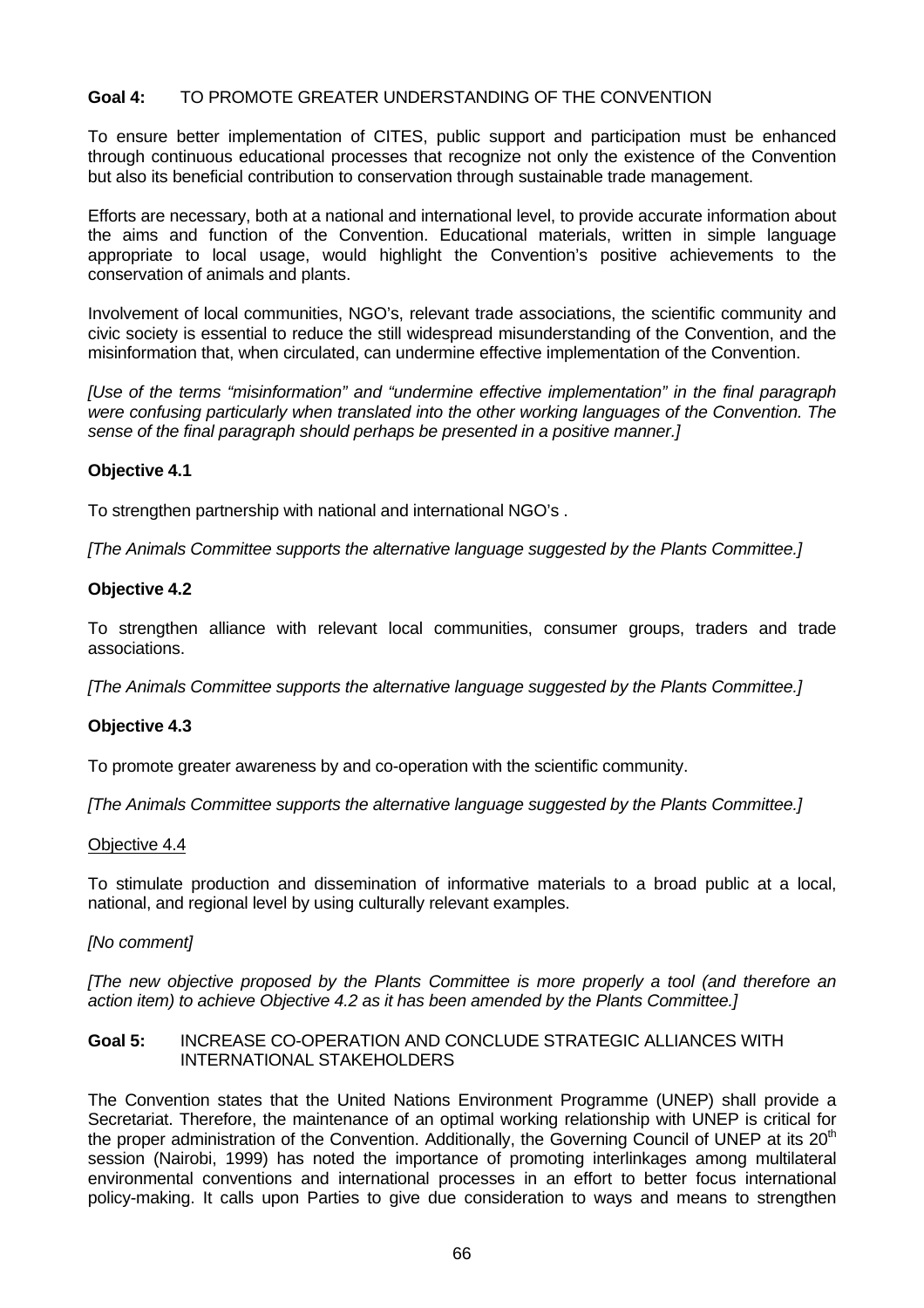coherent interlinkages among relevant conventions. Numerous linkages also exist between the aims of CITES and those of other multilateral environmental agreements. Specifically the missions of CBD and CITES are closely related, thus necessitating a high degree of co-operation and synergy. Cooperation and co-ordination with species management conventions and agreements such as ICCAT and IWC are equally important.

CITES implementation and enforcement depends to a large degree on efficient border, trade and sales controls. The involvement of WCO and Interpol in this respect is crucial. A number of international organisations such as IUCN and WCMC have a wealth of scientific and technical information at their disposal and continue to increase this knowledge through research programmes, as well as the update and maintenance of extensive databases. Again close co-operation with those organisations is essential for an efficient distribution of responsibilities. Finally as CITES mainly achieves its conservation objectives through trade measures, it is important to ensure the recognition, acceptance and compatibility of such measures with WTO and GATT.

*[The Animals Committee questioned why only two examples of species management entities (ICCAT and IWC) are presented without even referencing FAO. Rather than present an exhaustive list of these conventions, agreements and species management entities, some participants expressed the view that it would be preferable to delete the example, "such as ICCAT IWC", provided at the end of the first paragraph. Other participants expressed the strong preference to retain the examples cited – particularly including reference to the IWC. The Committee was unable to reach consensus on this matter which may need to be considered further by the Standing Committee.]*

## **Objective 5.1**

To ensure an optimal working relationship with UNEP, as well as close co-ordination and synergy with the CBD and other relevant multilateral environmental agreements.

*[No comment]*

# **Objective 5.2**

To ensure close co-operation and co-ordination with other related Conventions, Agreements and associations (e.g. IWC, ITTO, IATA.)

*[Animals Committee was unable to reach agreement on the language proposed by the working group of the Standing Committee that cited specific examples in parentheses – see commentary on the same subject in relation to the introductory notes above. The Standing Committee may need to consider this matter further.]*

## **Objective 5.3**

To ensure the co-ordination of scientific and technical programmes, and the efficient distribution of responsibilities with relevant technical partners (e.g. IUCN, WCMC, and TRAFFIC.)

*[The existing language is unclear and does not recognise independence of non-CITES scientific and technical programs. The following alternative language is proposed:*

*"To ensure greater co-ordination of scientific and technical programs, and, where appropriate, more efficient distribution of responsibilities with relevant technical partners (e.g. IUCN, WCMC, TRAFFIC and others)".]*

## **Objective 5.4**

To ensure the continued recognition, acceptance and compatibility of CITES measures with provisions of GATT and WTO.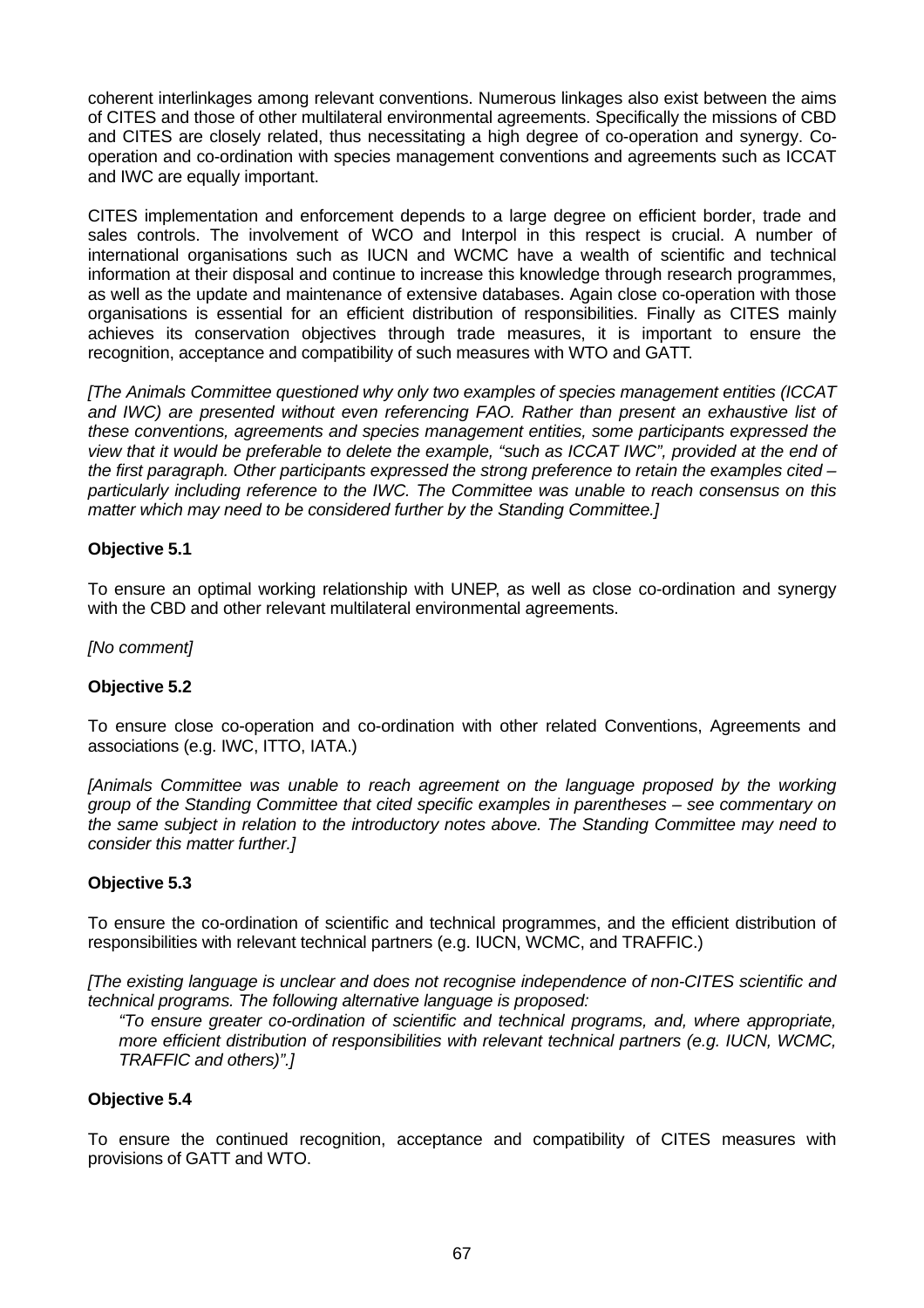*[This aspect of the draft strategic plan elicited considerable discussion by Animals Committee. Most interventions expressed the view that CITES is a separate entity and should therefore not be presented as an instrument that is subordinate to the GATT/WTO. In this regard, particular concern was expressed over the use of the term "compatibility". Several interventions recommended deletion of this objective. However others expressed the view that the existence of the GATT/WTO should not be ignored nor should its potential influence/impact on the CITES decision-making processes be underestimated. This matter should be discussed by the Standing Committee.*

*The following alternative language for Objective 5.4 is offered:*

*To achieve enhanced recognition and acceptance of CITES measures by the GATT/WTO by ensuring greater harmonisation of the decision-making processes between the two bodies.]*

## **Goal 6:** PROGRESS TOWARD FULL GLOBAL MEMBERSHIP

In order for the Convention to achieve its mission, as many countries as possible that are engaged in trade of wild animals and plants should become Parties. Although membership has grown steadily to more than 140 Parties, there are still countries that have not yet become CITIES Party members.

The 1983 Gaborone amendment to Article XXI of the Convention envisions accession to the Convention of regional economic integration organizations to which Parties have transferred competence in areas of CITES implementation. To bring such organizations within the Convention, ratification of the amendment should progress and eligible organizations encouraged to join.

#### **Objective 6.1**

To secure at least 20 more Parties to the Convention by 2005 with a special focus on range countries of species subject to significant trade and important consumer countries of wild plants and animals, as well as countries located in regions with relatively low representation.

*[No comment]*

## **Objective 6.2**

To encourage ratification of the 1983 Amendment to Article XXI of the Convention and the subsequent accession by eligible regional economic integration organizations.

#### *[No comment]*

#### **Goal 7:** PROVIDE THE CONVENTION WITH AN IMPROVED AND SECURE FINANCIAL AND ADMINISTRATIVE BASIS

Successful implementation and enforcement of the Convention requires an appropriate level of funding, as well as a strong and professional Convention Secretariat. In addition to adequate support at the national level, there is continuing financial need to meet the requirements of operational effectiveness of the Convention, as well as the platform for international co-ordination and cooperation it is required to provide. Present funding barely covers the Convention's primary expenditures. Programme expenditure on capacity building, scientific research and other projects in support of the aims of the Convention largely depend on voluntary contributions by donors. This financial support is welcome, but if CITES is to continue to play a major role in species conservation, a more stable flow of financial resources is required.

## **Objective 7.1**

To resolve the problems caused by late and inadequate contributions to the CITES Trust Fund.

*[No comment]*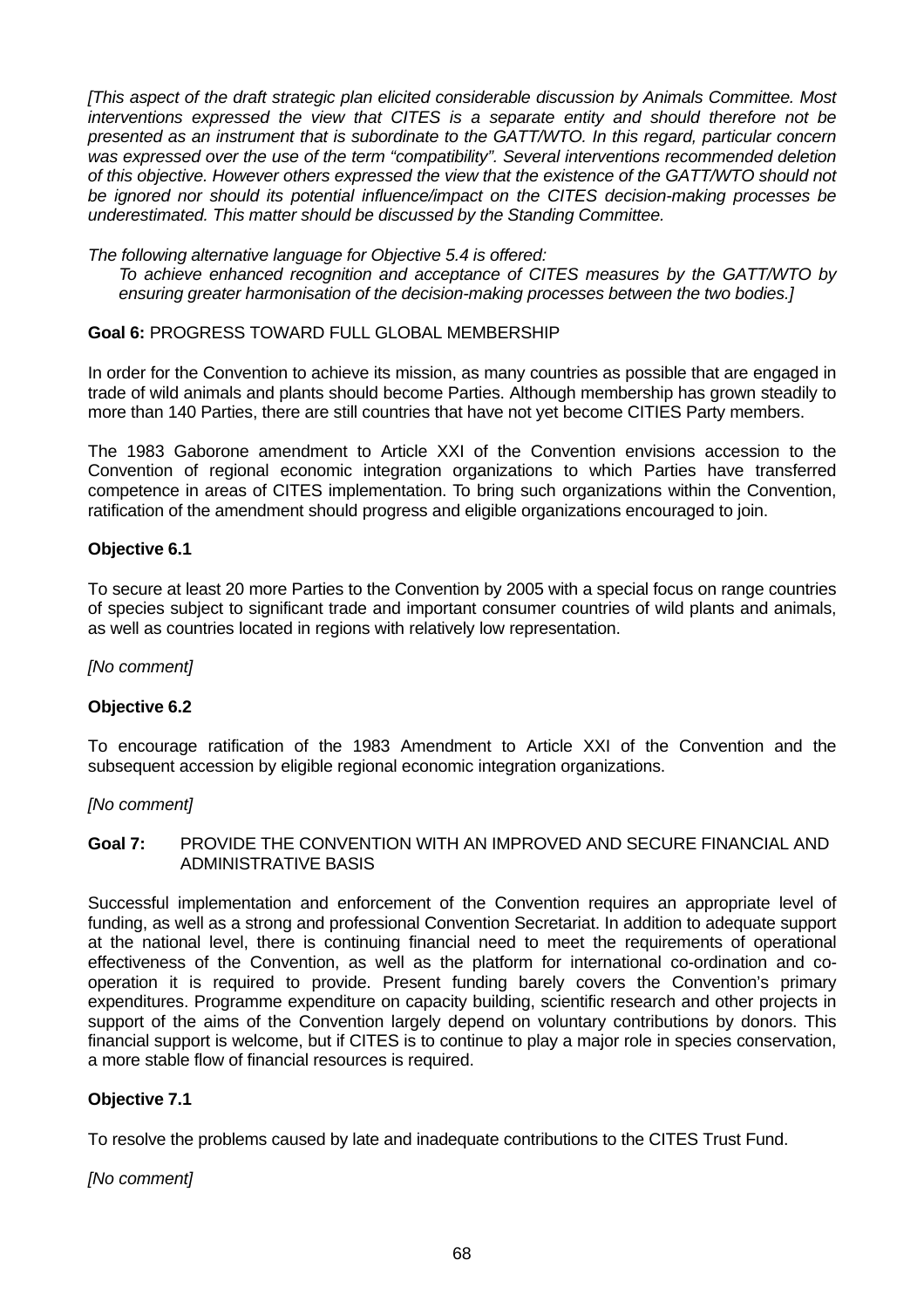# Objective 7.2

To ensure that the decisions of the Conference of the Parties take full account of financial implications for the CITES Trust Fund.

*[No comment]*

Objective 7.3

To seek funding of the Convention's priorities from GEF.

*[The Animals Committee supports the alternative language suggested by the Plants Committee.]*

#### **Objective 7.4**

To encourage additional voluntary contributions and to seek new ways of securing financial assistance from the donor community.

*[No comment]*

#### **Objective 7.5**

To encourage the exploration of new funding mechanisms that include financing programs with income generated from resource users.

*[The Animals Committee suggests the following language that broadens the scope of this objective to apply also to resource users in range States:*

*"To encourage the exploration of new funding mechanisms that include financing species population studies and in situ species' recovery programs with income generated from resource users in both importing and exporting countries".]*

#### **Objective 7.6**

To increase the level of realistic planning and forecasting, and to improve financial and implementation reporting.

*[No comment]*

#### **Objective 7.7**

To review and simplify, where possible, existing measures, procedures, mechanisms, and recommendations for the implementation of the Convention.

*[No comment]*

## **Objective 7.8**

To ensure that the three working languages are treated equally in meetings of the Conference of the Parties and permanent committees.

*[The Animals Committee supports the alternative language suggested by the Plants Committee.]*

*[The Animals Committee supports the philosophy of new Objective 7.9 that is proposed by the Plant Committee, but suggests that it may be more appropriate to link it with Objective 7.5 which is similar in intent – see alternative wording that is proposed for Objective 7.5.]*

## **Delivering the Strategic Plan Through the Action Plan**